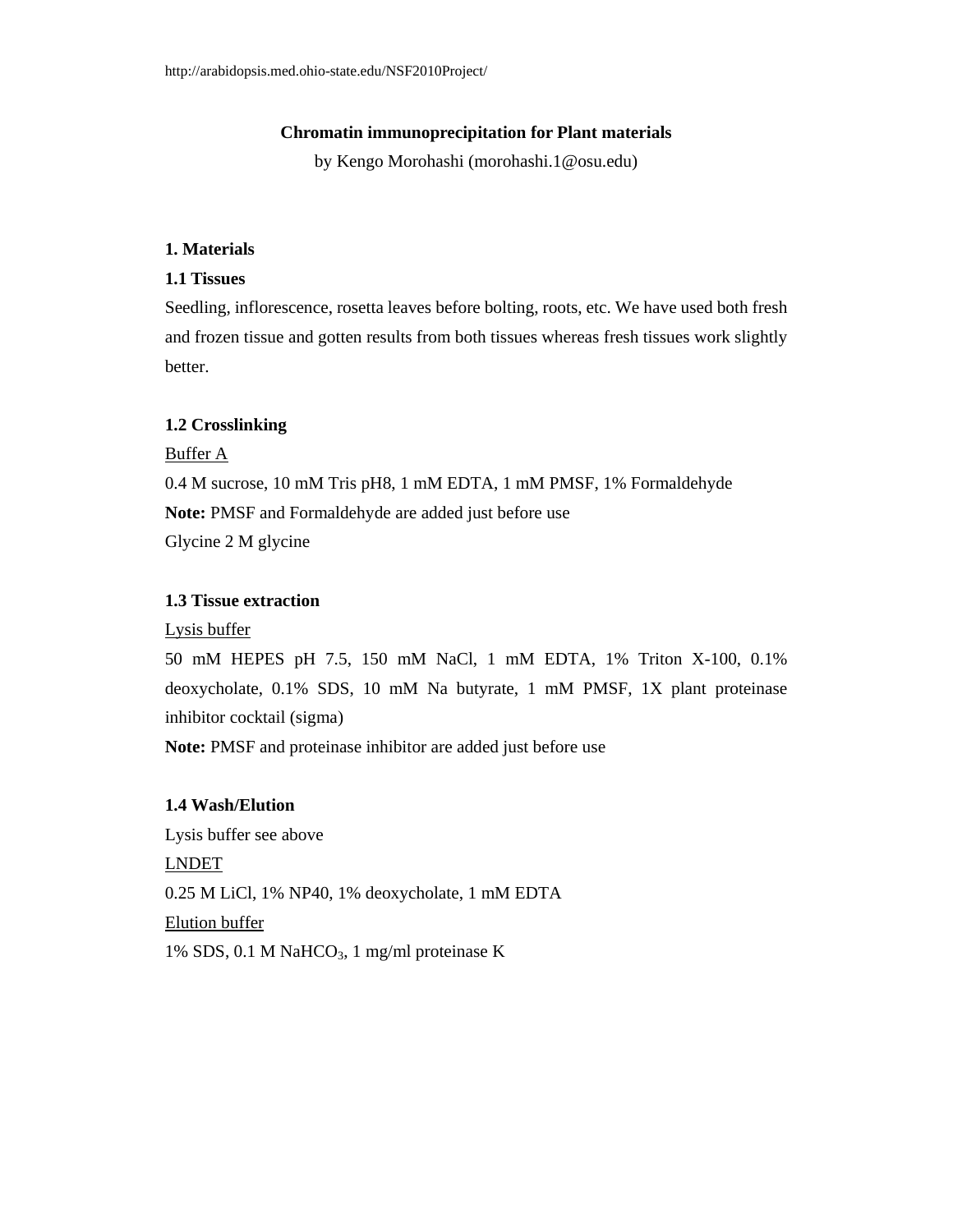## **2. Methods**

**Note**: ChIP results strongly depend on the antibody quality. We use histone antibodies as control.

1. 240 mg of tissue is being immersed in 10 ml of buffer A in a 50 ml falcon tube under vacuum for 20 min.

**Note:** In general we use approximately 240 mg tissue for three precipitations plus input (IgG negative control, histone H3, antibody to test and input fraction). We have used 15 to 300 mg tissue/ precipitation.

2. Add 2 M glycine to a final concentration of 0.1 M and continue incubation for 10 min.

3. Wash the tissue with excess amount of distilled water and remove as much water as possible. You can store tissue at - 80˚C.

4. Grind tissue in liquid nitrogen and resuspend in 400 µl of lysis buffer.

**Note:** The quality of grinding is very critical!

5. Shear DNA by sonication to approximately 100-1000 bp within an eppendorf tube. (See figure 1).

**Note:** Sonication is the most important step for ChIP experiment. Conditions depend on sonicator. You should choose the optimal conditions prior to the ChIP experiment. Conditions we use: 10% amplitude, 15 sec, 5 repeats using Vibra cell sonicator (Sonics&Materials). To avoid bubbles, lower output and longer sonication is recommended.

**Note:** Try to avoid bubbles. Bubbles cause a significant reduction in sonication efficiency.

6. Centrifuge at 13000rpm for 10 min at 4˚C.

7. Pre-clear supernatant with 30  $\mu$  of salmon sperm / protein A agarose (Upstate) for at least 60 min with rotation.

8. Centrifuge at 3000rpm for 1 min at 4˚C.

9. Transfer 100 µl of supernatant into three new tubes and add the antibody. Keep a small amount (approx. 30 µl) of extract as input fraction.

**Note:** Antibody amounts are variable. We use 2 µg of IgG, 1 µg of histone H3 (abcam), 1 µl of GFP antibody (abcam) for 100 µl extract.

10. Incubate overnight with rotation at 4˚C.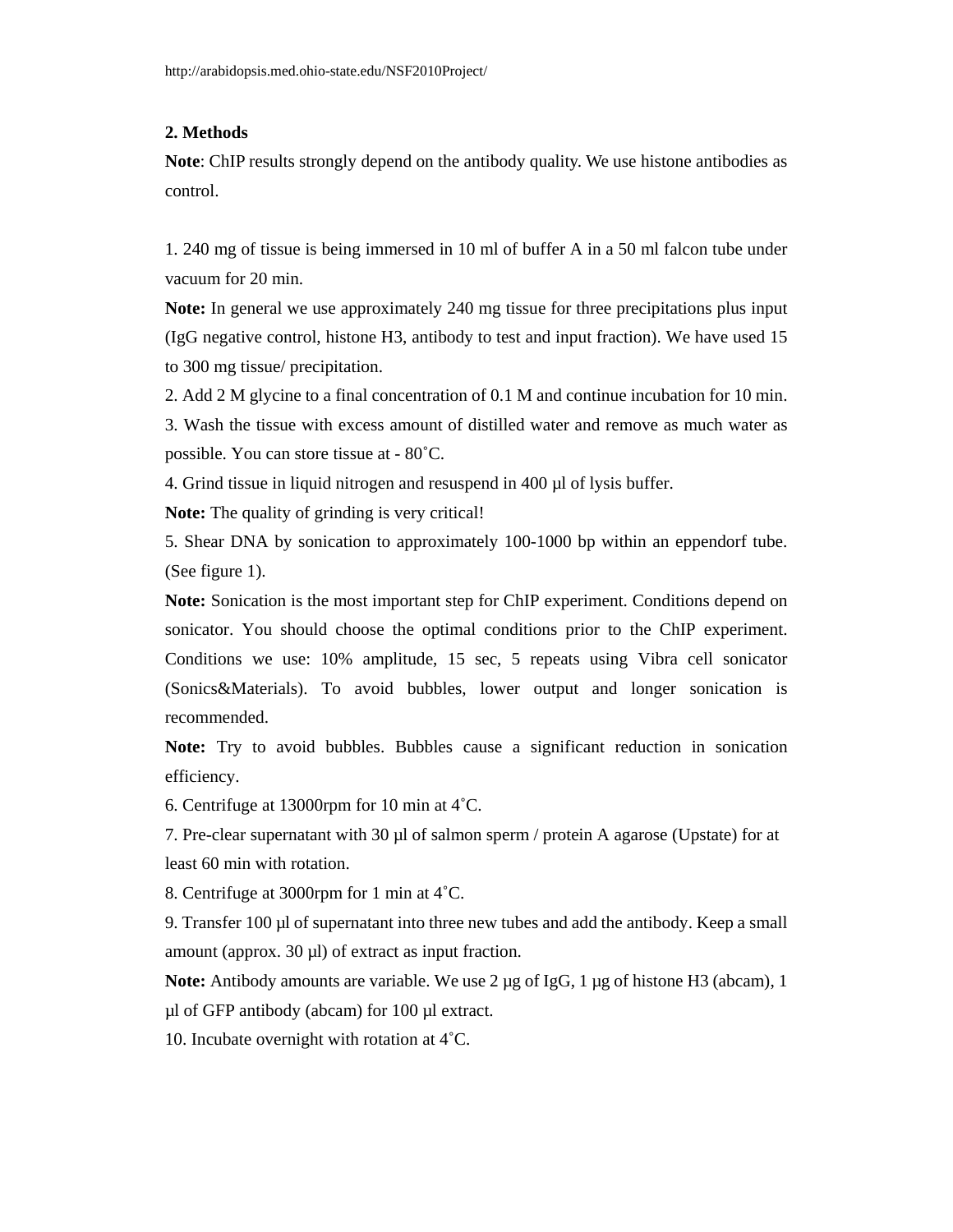11. Add 30 µl of salmon sperm / protein A agarose, continue incubation for at least 2 hours.

- 12. Centrifuge at 3000 rpm for 1 min at 4˚C.
- 13. Wash in cold room:

Add 0.5 ml of Lysis buffer, inverse 6 times, centrifuge, and discard supernatant.

Add 0.5 ml of Lysis buffer, rotate for 5 min, centrifuge, and discard sup.

Add 0.5 ml of LNDET, inverse 6 times, centrifuge, and discard sup.

Add 0.5 ml of LNDET, rotate for 5 min, centrifuge, and discard sup.

Add 0.5 ml of TE, inverse 6 times, centrifuge, and discard sup.

Add 0.5 ml of TE, rotate for 5 min, centrifuge, and discard sup.

14. Add 40 µl of Elution buffer and incubate at 65°C for 10 min.

15. Centrifuge and transfer supernatant to new tube.

16. Repeat steps 13-14 and recover elution. Final elution volume is 80 µl. In parallel, add

70 µl of elution buffer into 10 µl of input fraction for the 10% input control.

17. Incubate all samples over night at 65˚C.

**Note:** The use of a thermocycler is recommended for prevention of evaporation.

18. Extract DNA by using PCR purification kit (QIAGEN). Elute in 30 µl of EB buffer (Tris, pH 8.5).

**Note:** Elution volume depends on the amount of tissue used.

19. Use 0.1 - 4 ul for PCR